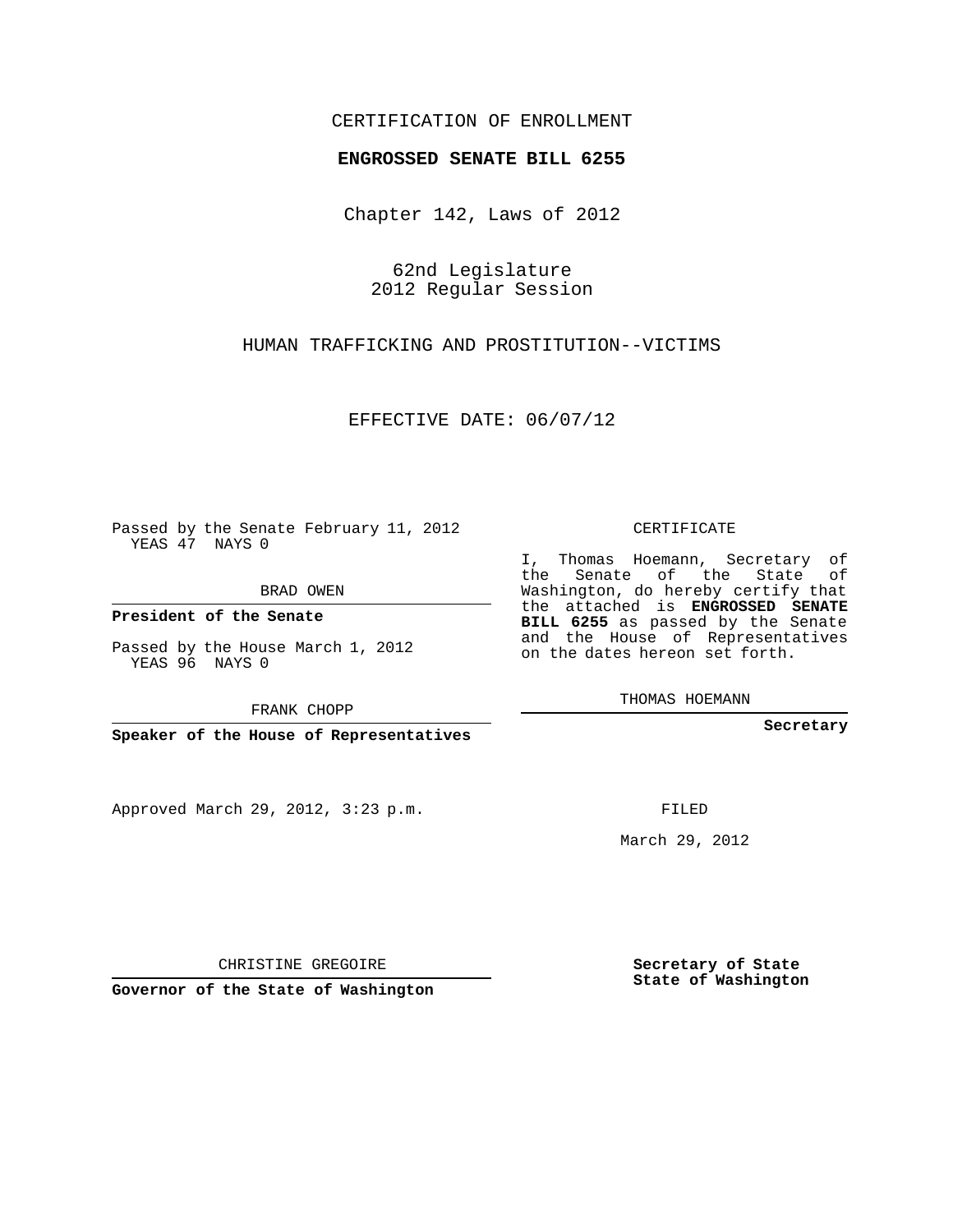## **ENGROSSED SENATE BILL 6255** \_\_\_\_\_\_\_\_\_\_\_\_\_\_\_\_\_\_\_\_\_\_\_\_\_\_\_\_\_\_\_\_\_\_\_\_\_\_\_\_\_\_\_\_\_

\_\_\_\_\_\_\_\_\_\_\_\_\_\_\_\_\_\_\_\_\_\_\_\_\_\_\_\_\_\_\_\_\_\_\_\_\_\_\_\_\_\_\_\_\_

Passed Legislature - 2012 Regular Session

## **State of Washington 62nd Legislature 2012 Regular Session**

**By** Senators Fraser, Kline, Eide, Kohl-Welles, Shin, Litzow, Chase, Stevens, Pflug, Regala, Nelson, Keiser, Roach, Conway, Holmquist Newbry, and Frockt

Read first time 01/16/12. Referred to Committee on Judiciary.

 AN ACT Relating to victims of human trafficking and promoting prostitution; amending RCW 9.96.060; and adding a new section to chapter 9A.88 RCW.

BE IT ENACTED BY THE LEGISLATURE OF THE STATE OF WASHINGTON:

 NEW SECTION. **Sec. 1.** A new section is added to chapter 9A.88 RCW to read as follows:

 In any prosecution for prostitution under RCW 9A.88.030, it is an affirmative defense that the actor committed the offense as a result of being a victim of trafficking, RCW 9A.40.100, promoting prostitution in the first degree, RCW 9A.88.070, or trafficking in persons under the trafficking victims protection act of 2000, 22 U.S.C. Sec. 7101 et seq. Documentation that the actor is named as a current victim in an information or the investigative records upon which a conviction is obtained for trafficking, promoting prostitution in the first degree, or trafficking in persons shall create a presumption that the person's participation in prostitution was a result of having been a victim of trafficking, promoting prostitution in the first degree, or trafficking in persons.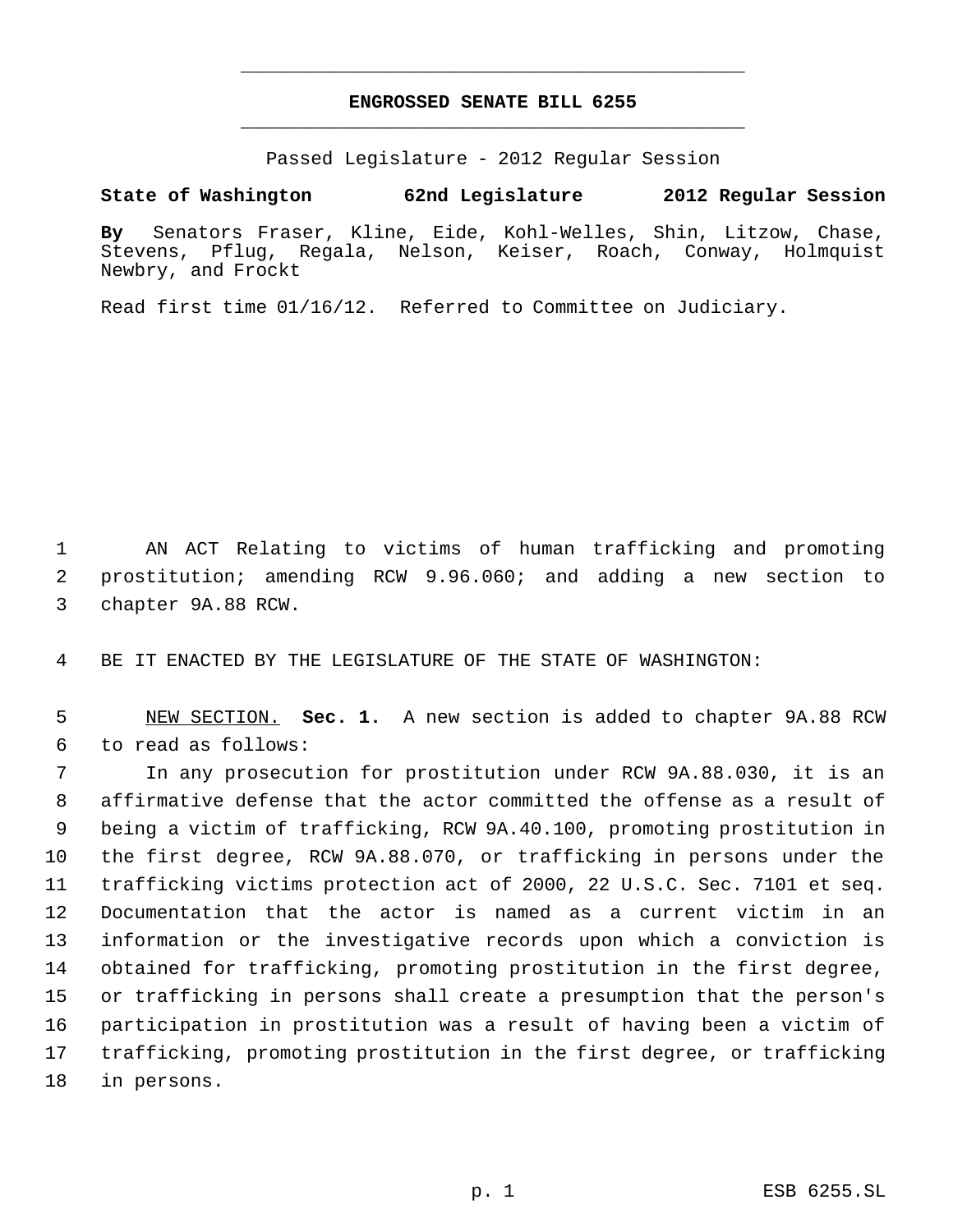**Sec. 2.** RCW 9.96.060 and 2001 c 140 s 1 are each amended to read as follows:

 (1) Every person convicted of a misdemeanor or gross misdemeanor offense who has completed all of the terms of the sentence for the misdemeanor or gross misdemeanor offense may apply to the sentencing court for a vacation of the applicant's record of conviction for the offense. If the court finds the applicant meets the tests prescribed in subsection (2) of this section, the court may in its discretion vacate the record of conviction by: (a)(i) Permitting the applicant to withdraw the applicant's plea of guilty and to enter a plea of not guilty; or (ii) if the applicant has been convicted after a plea of not guilty, the court setting aside the verdict of guilty; and (b) the court dismissing the information, indictment, complaint, or citation against the applicant and vacating the judgment and sentence.

 (2) An applicant may not have the record of conviction for a misdemeanor or gross misdemeanor offense vacated if any one of the following is present:

 (a) There are any criminal charges against the applicant pending in 19 any court of this state or another state, or in any federal court;

 (b) The offense was a violent offense as defined in RCW 9.94A.030 21 or an attempt to commit a violent offense;

 (c) The offense was a violation of RCW 46.61.502 (driving while under the influence), 46.61.504 (actual physical control while under the influence), or 9.91.020 (operating a railroad, etc. while intoxicated);

 (d) The offense was any misdemeanor or gross misdemeanor violation, including attempt, of chapter 9.68 RCW (obscenity and pornography), chapter 9.68A RCW (sexual exploitation of children), or chapter 9A.44 RCW (sex offenses);

 (e) The applicant was convicted of a misdemeanor or gross misdemeanor offense as defined in RCW 10.99.020, or the court determines after a review of the court file that the offense was committed by one family member or household member against another, or the court, after considering the damage to person or property that resulted in the conviction, any prior convictions for crimes defined in RCW 10.99.020, or for comparable offenses in another state or in federal court, and the totality of the records under review by the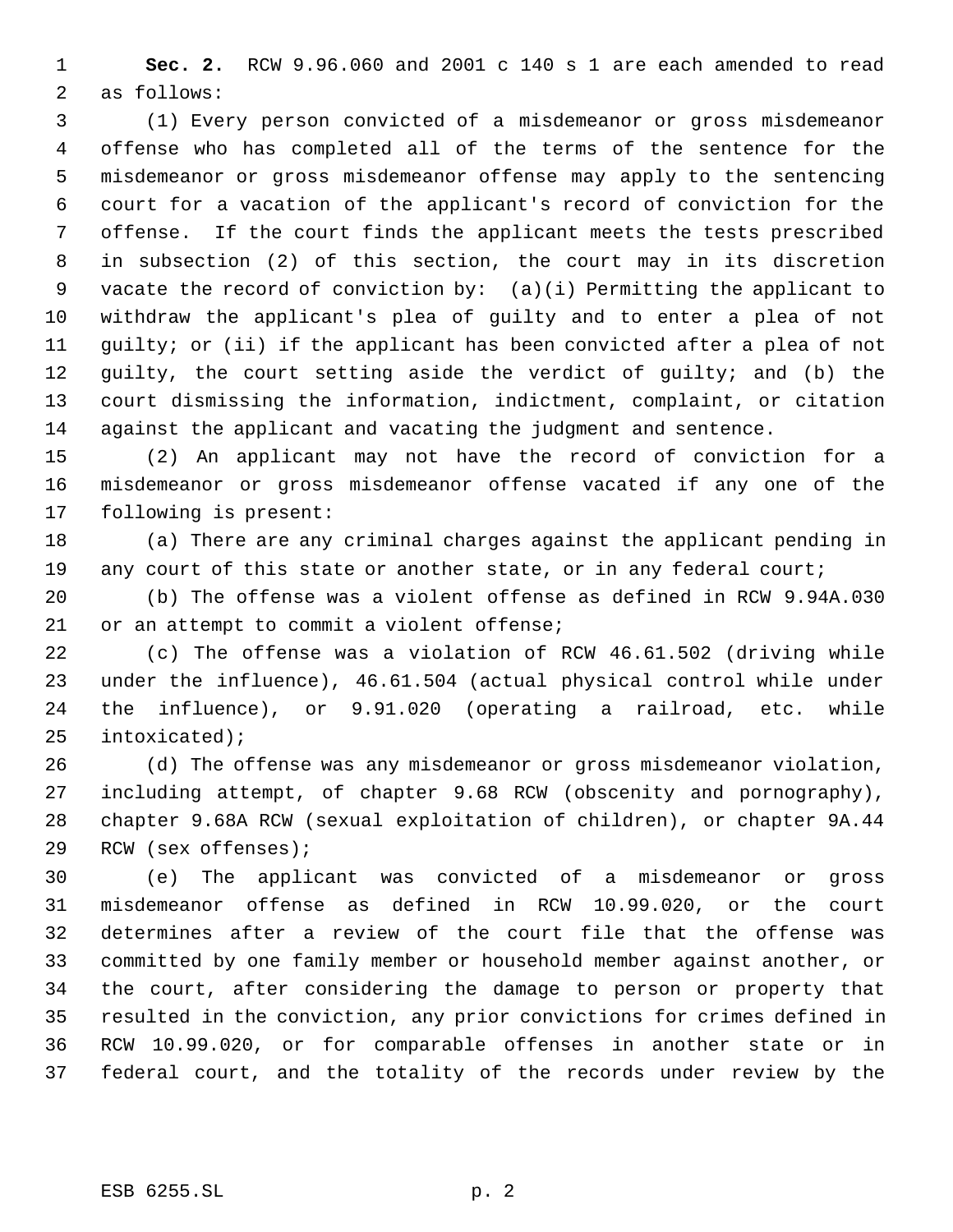court regarding the conviction being considered for vacation, determines that the offense involved domestic violence, and any one of the following factors exist:

 (i) The applicant has not provided written notification of the vacation petition to the prosecuting attorney's office that prosecuted the offense for which vacation is sought, or has not provided that notification to the court;

 (ii) The applicant has previously had a conviction for domestic violence. For purposes of this subsection, however, if the current application is for more than one conviction that arose out of a single incident, none of those convictions counts as a previous conviction;

 (iii) The applicant has signed an affidavit under penalty of perjury affirming that the applicant has not previously had a conviction for a domestic violence offense, and a criminal history check reveals that the applicant has had such a conviction; or

 (iv) Less than five years have elapsed since the person completed the terms of the original conditions of the sentence, including any financial obligations and successful completion of any treatment ordered as a condition of sentencing;

 (f) For any offense other than those described in (e) of this subsection, less than three years have passed since the person completed the terms of the sentence, including any financial obligations;

 (g) The offender has been convicted of a new crime in this state, another state, or federal court since the date of conviction;

 (h) The applicant has ever had the record of another conviction vacated; or

 (i) The applicant is currently restrained, or has been restrained within five years prior to the vacation application, by a domestic violence protection order, a no-contact order, an antiharassment order, or a civil restraining order which restrains one party from contacting the other party.

 (3) Every person convicted of prostitution under RCW 9A.88.030 who committed the offense as a result of being a victim of trafficking, RCW 9A.40.100, promoting prostitution in the first degree, RCW 9A.88.070, or trafficking in persons under the trafficking victims protection act 37 of 2000, 22 U.S.C. Sec. 7101 et seq. may apply to the sentencing court 38 for vacation of the applicant's record of conviction for the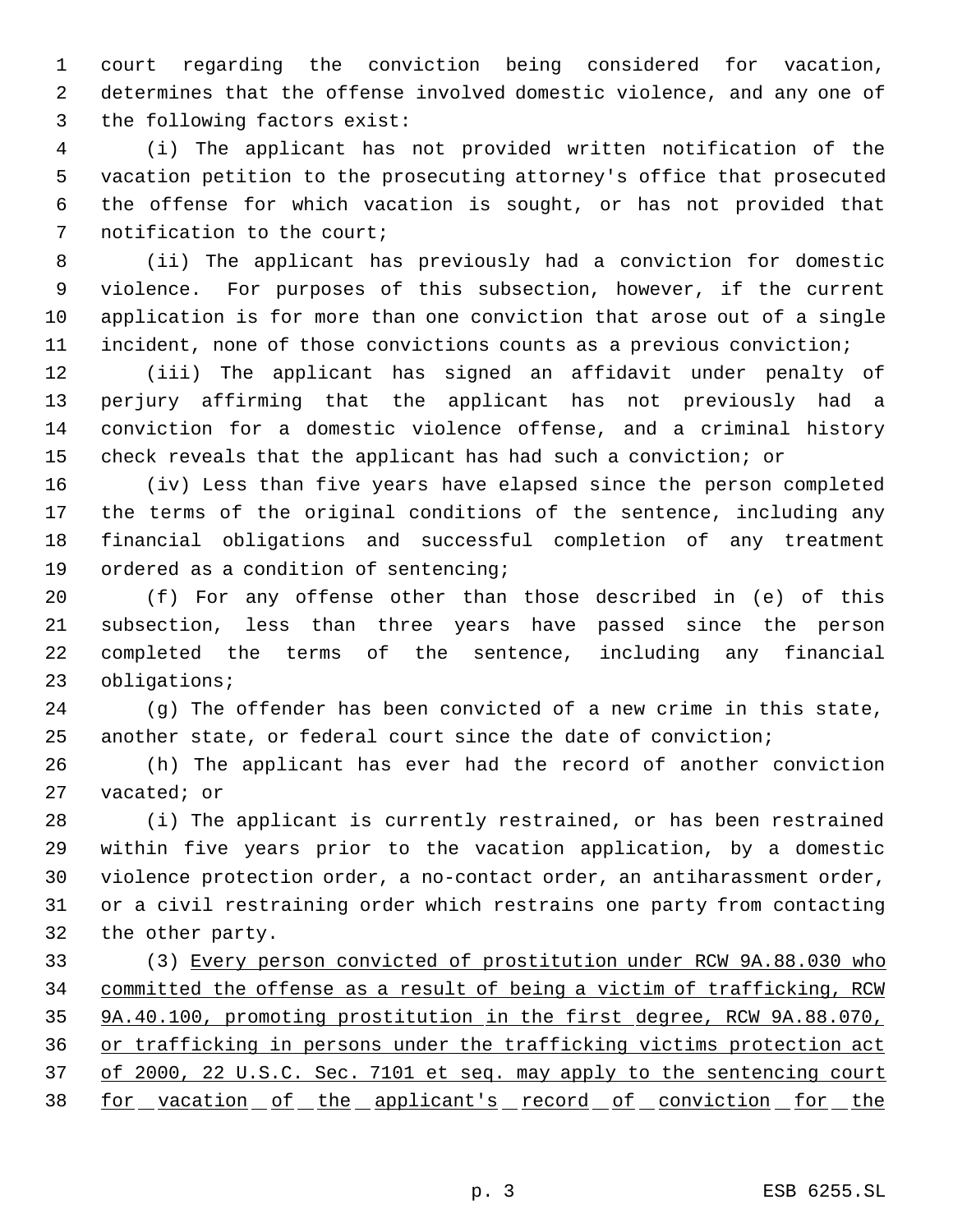1 prostitution offense. An applicant may not have the record of 2 conviction for prostitution vacated if any one of the following is present:

 (a) There are any criminal charges against the applicant pending in 5 any court of this state or another state, or in any federal court;

 (b) The offender has been convicted of another crime in this state, another state, or federal court since the date of conviction; or

 (c) The applicant has ever had the record of another prostitution conviction vacated.

 (4) Once the court vacates a record of conviction under subsection (1) of this section, the person shall be released from all penalties and disabilities resulting from the offense and the fact that the person has been convicted of the offense shall not be included in the person's criminal history for purposes of determining a sentence in any subsequent conviction. For all purposes, including responding to questions on employment or housing applications, a person whose conviction has been vacated under subsection (1) of this section may state that he or she has never been convicted of that crime. Nothing in this section affects or prevents the use of an offender's prior conviction in a later criminal prosecution.

 $((4+))$  (5) All costs incurred by the court and probation services shall be paid by the person making the motion to vacate the record unless a determination is made pursuant to chapter 10.101 RCW that the person making the motion is indigent, at the time the motion is brought.

26 ( $(\overline{5})$ ) (6) The clerk of the court in which the vacation order is entered shall immediately transmit the order vacating the conviction to the Washington state patrol identification section and to the local police agency, if any, which holds criminal history information for the person who is the subject of the conviction. The Washington state patrol and any such local police agency shall immediately update their records to reflect the vacation of the conviction, and shall transmit the order vacating the conviction to the federal bureau of investigation. A conviction that has been vacated under this section may not be disseminated or disclosed by the state patrol or local law enforcement agency to any person, except other criminal justice